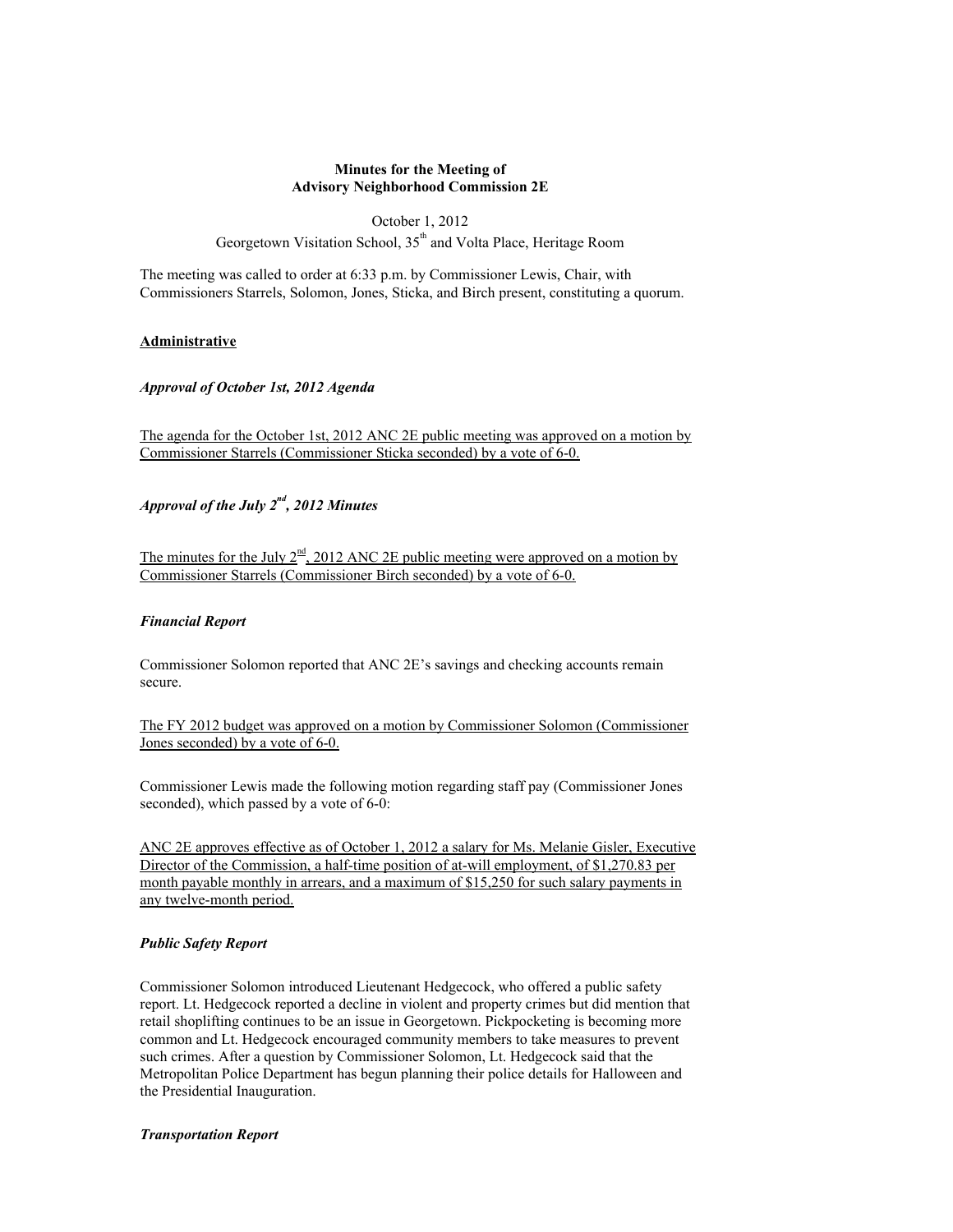Commissioner Lewis reported that the O  $&$  P Street rehabilitation project ribbon-cutting took place in the last month and that feedback regarding it has been very positive. Commissioner Sticka reported that the G-2 bus is not being restored to these streets until December, a change from previous reports on the bus' return. Commissioner Lewis reported on on-going discussion regarding the loss of several parking spaces near the intersection of  $35<sup>th</sup>$  Street and Reservoir Road and DDOT's agreement to add several parking spaces in the 3400 block of Dent Place. Commissioner Jones reported that over a dozen sidewalk spots were repaired by DDOT in the last month and that repairs to storm-damaged areas will continue this month.

## *Department of Public Works Report*

Commissioner Jones reported that areas of the community have been experiencing DPW not picking up trash. Commissioner Jones encouraged those experiencing these issues to call 311 and contact their single-member district commissioner. Commissioner Jones also reported that Urban Forestry is planting new trees throughout the community through April.

## **Commendation**

ANC 2E honored the Georgetown Visitation Preparatory School by unanimously adopting the following commendation:

In recognition of sustained and generous community engagement, ANC 2E commends Georgetown Visitation Preparatory School. For many years, the School has been an active partner with the adjacent community, working together creatively to ensure a harmonious relationship. The School has shared its facilities and resources in an open and welcoming way, including regularly hosting the community's ANC meetings. The School, in its own words, strives for a spirit "marked by gentleness, kindness, optimism and thoughtful concern for others," and it is evident in the way the School interacts with the community that the School is truly guided by those aspirations. We hereby acknowledge and express our appreciation and gratitude to Georgetown Visitation Preparatory School for its outstanding service and positive impact on our community.

# **Community Comment**

Commissioner Lewis introduced Craig Cassey, Jr. a first-time candidate for ANC 2E, in single-member district 4. He introduced himself to the community and explained why he was running to be a part of ANC 2E.

The Dumbarton Park Conservatory updated the community on current beautification and restoration efforts.

Commissioner Lewis reported that the Office of Planning has informed GSA on how they will recommend that the West Heating Plant will be zoned once it is sold to developer. This zoning recommendation is that the Comprehensive Plan be followed on this parcel, allowing rehabilitation of the existing building for commercial development and reserving other parts of the site for parkland. Ruth Werner from Councilmember Jack Evans' office reported that the city government will be closed for Columbus Day. She also reported that there are upcoming hearings on various issues this fall and encouraged community members to keep themselves abreast of these hearings.

A community member also reported on an upcoming forum with the at-large City Councilmember candidates.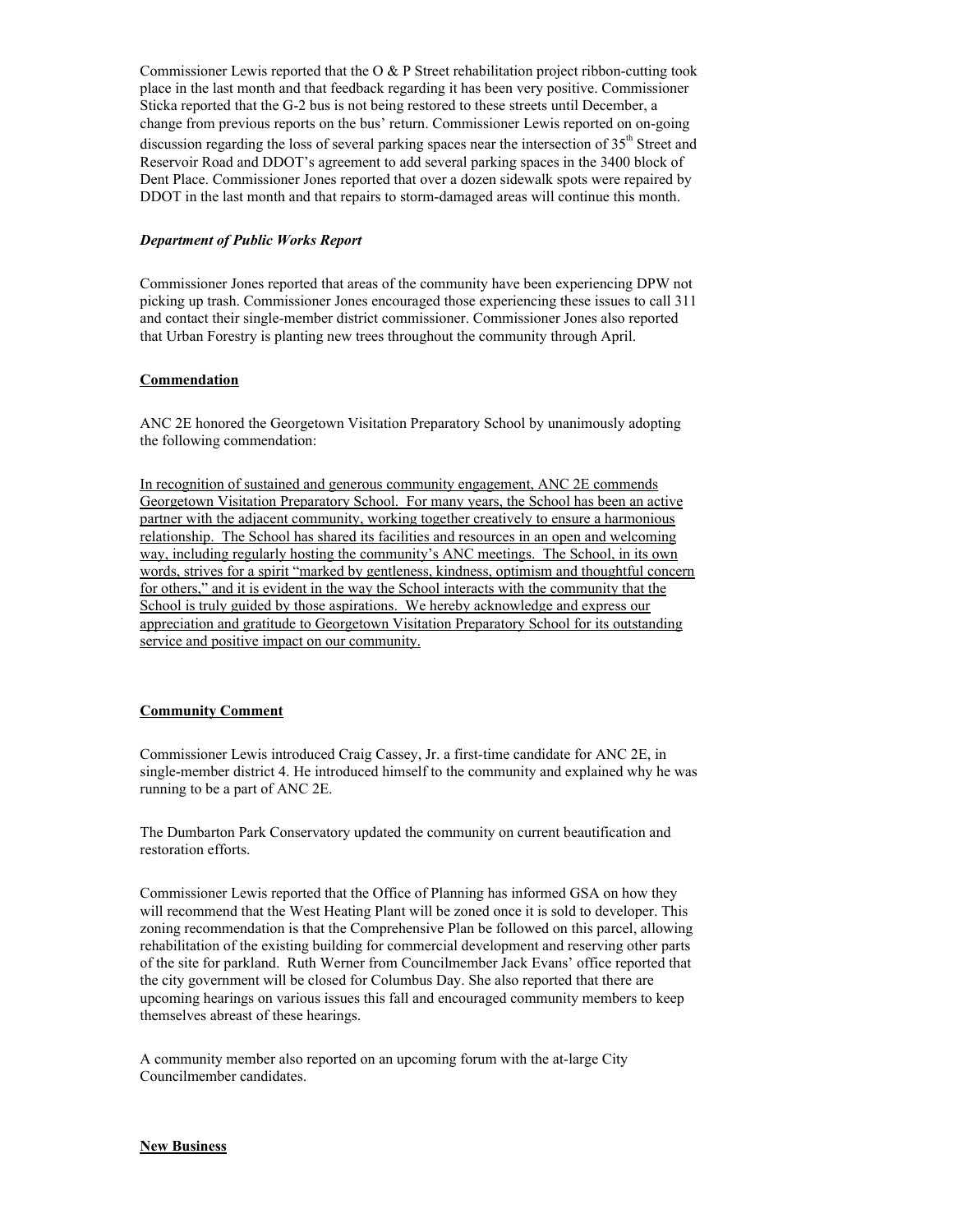#### **3050 R Street NW, Jackson Arts Center**

Commissioner Birch discussed the recent interest of a developer purchasing the Jackson Arts Center. A community member from the Center discussed why she believed it was important that it remain a community arts center. Several other community members, including a representative from CAG, spoke in support of this use.

Commissioner Birch made the following resolution (Commissioner Starrels seconded), which passed on a vote of 5-0 (Commissioner Lewis recused):

Whereas, the Jackson School, built in 1890 at the corner of what is now R Street, NW and Avon Lane, NW, and currently designated as 3050 R Street, NW, is owned by the Government of the District of Columbia and at present administered by the Office of General Services and is a designated Landmark under historic preservation law; and

Whereas, the Jackson School was closed in 1971, and by 1980 was being used for arts education and artist's studios, such use continuing to the present under the umbrella of the Jackson Arts Center, a non-profit organization, recognized by the Internal Revenue Service as tax exempt under Internal Revenue Code section 501(c)(3), which relates to charitable and educational organizations to which contributions are tax-deductible; and

Whereas, the Jackson Arts Center has been occupying the building for almost 15 years under a lease from the District of Columbia which expires in July of 2013; and

Whereas, the Jackson Arts Center has been in negotiations with the District of Columbia to extend its lease for five years, only to have recently been offered a three-year extension, with the suggestion that the District of Columbia may wish to dispose of the property for commercial development thereafter; and

Whereas, the community is highly supportive of continuing the present use of the Jackson School for arts education and particularly artists' studios.

It is now therefore, by Advisory Neighborhood Commission 2E,

Resolved, that the Commission urges the appropriate City Officials and Agencies to extend the lease for the Jackson School to the Jackson Arts Center for a period of not less than five years; and, further

Resolved, that should the District of Columbia conclude that it should dispose of the Jackson School, that it insist that the future use of the building be in the furtherance of arts education and artist studios and impose those conditions on any disposition, and that priority be given to the Jackson Arts Center in any such process; and, further

Resolved, that a copy of this Resolution be provided to the Mayor of the District of Columbia, Council Chair Phil Mendelson, Councilmember Jack Evans and the other members of the City Council.

## **Old Georgetown Board**

Commissioner Birch chaired the meeting for consideration of the following OGB-related matters.

## *Historic Preservation – Raze Permit Application*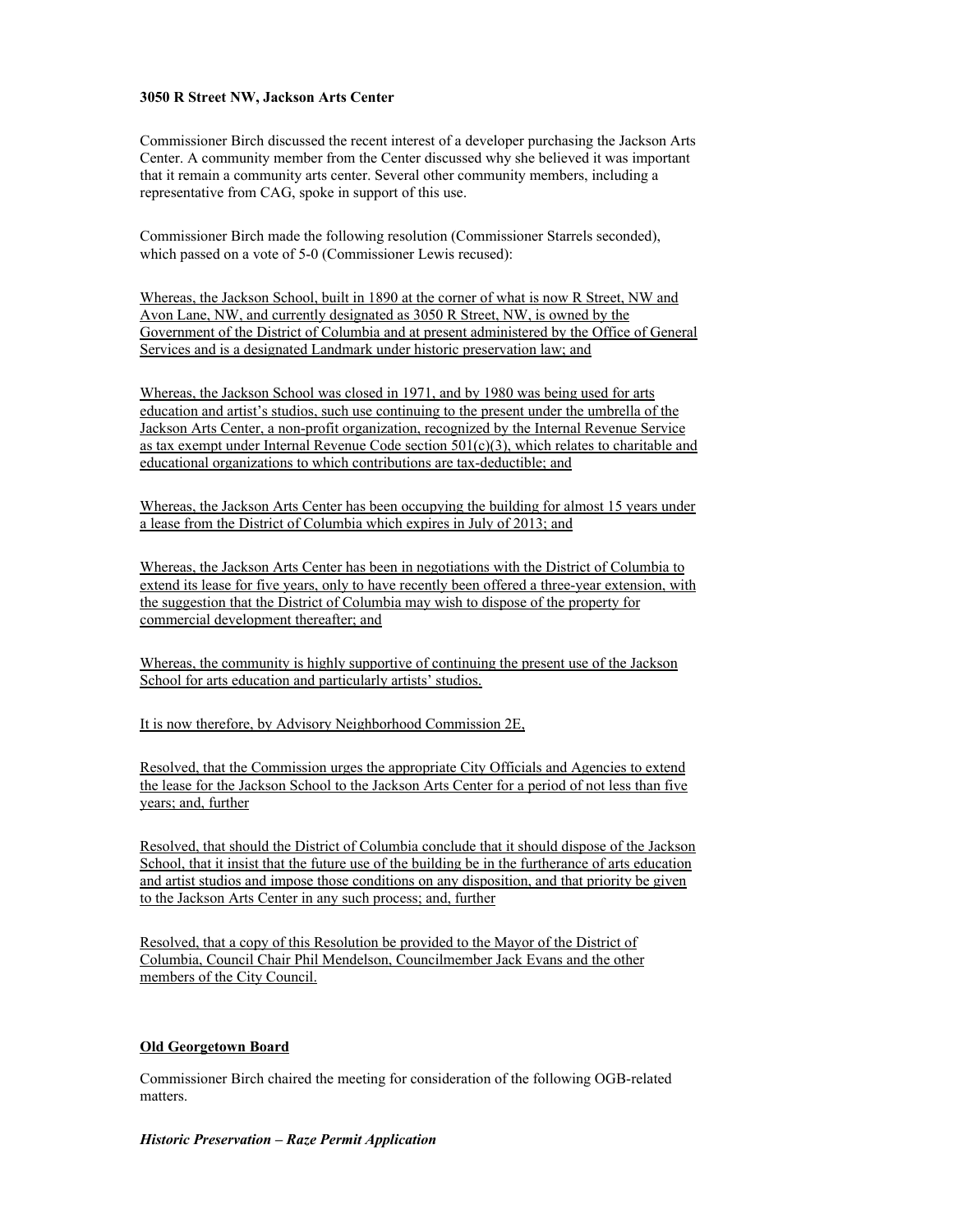#### **3324 Dent Place, NW, OG 12-348 (HPA 12-583)**

A representative from the property presented on their proposal to raze a residential building. An engineer presented by the representative said that he believed it needed to be razed because the current state of the home was dangerous to anyone living within it. Community members also spoke about the immense damage present at this site and spoke in support of the permit for razing.

Following this discussion, Commissioner Lewis made the following motion (Commissioner Solomon seconded), which passed by a vote of 6-0:

In the extraordinary circumstances surrounding this property, ANC 2E recommends that approval be granted to raze the existing house. Even before a fallen tree demolished much of the second floor of this home, the house had fallen into neglect for so many years that it would have required significant efforts to restore it. The demolition caused by the tree compounded the demolition by neglect in progress at that point to the extent that we do not believe it would be appropriate to attempt to restore this structure.

At the same time, this has been a building of historic merit in terms of its size and location on the property. We urge the Old Georgetown Board to signal to the owner that as and when plans for a replacement house are presented, the Board articulate that they will move for a similarly-sized building with similarly-sized rear- and side-yard setbacks and similarly-sized height. We would also like to see to the replacement house incorporate any exterior historic siding to the fullest extent possible. We do not suggest that the raze permit be conditioned on presentation of plans but that the Board articulate its expectation as to what it is looking for in way of a replacement home.

#### *Regular Calendar*

#### **Private Projects**

#### **With regard to 3321 N Street, NW, OG 12-358 (HPA 12-593)**

A representative from the property spoke about their proposal for one- and two-story rear additions and the addition of a new window well on the front façade. A neighbor spoke about her objections to these modifications on the basis of the existing easement. Another neighbor spoke about his lack of contact with the neighbor and his objections to the proposed terrace.

Commissioner Jones made the following resolution (Commissioner Starrels seconded), which passed by a vote of 5-0:

ANC 2E opposes the one- and two-story additions as proposed for the following reasons. The 3325 N Street easement access would also be removed as state in its current language, by creating a below grade tunnel. This tunnel would also remove the current view from the street into the existing backyard.

The proposed addition would greatly diminish the light, air, and space at 3325 N Street. The proposed would also significantly cover the semi-circle east façade located at 3325 N Street, which built in 1891 is historically unique and would overall adversely impact this important historical property. It would also completely block views from the six windows that are currently in place at 3325 N Street.

The proposed addition brings concerns to much massing to the already existing 5,400 square foot building. The window additions to the west side of the 3321 N Street brings privacy concerns as well as changes in its overall historical fabric.

The elevated grade of the proposed terrace would bring privacy concerns and a possible "pit" effect to the 3325 N Street and 3319 N Street. If the side brick fences were raised to reduce the privacy concern, this would only increase the pit effects to both 3319 and 3325 N Street.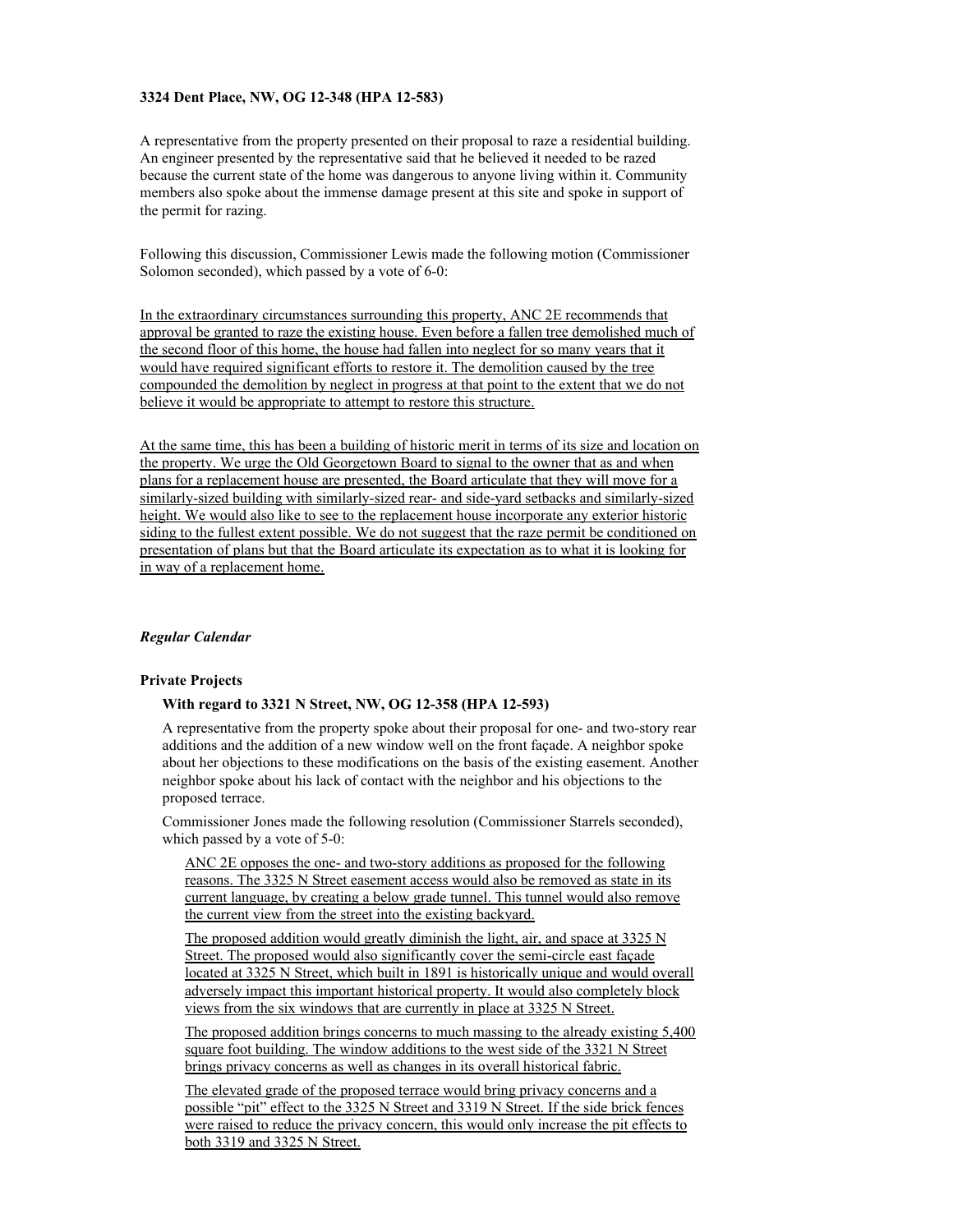The northeast rear door addition with porch may reduce the privacy of the residents at 3319 N Street.

It should also be noted that the adjacent neighbors to 3321 N Street have also reported significant concerns with the project.

#### **With regard to 3222 M Street, NW, OG 12-294 (HPA 12-482):**

A representative from the property spoke about their updated sign scheme proposal for Georgetown Park. After discussion, Commissioner Starrels made the following motion (Commissioner Sticka seconded), which passed by a vote of 5-0:

ANC 2E appreciates and has no objections to the concept as presented. The scheme appears to be more effective at demarcating the entrance to Georgetown Park. We also do not object to the use of limestone.

## **With regard to 3029 M Street, NW, OG 12-351 (HPA 12-586):**

A representative from the property presented two possible sign schemes for "Scotch  $\&$ Soda." Commissioner Birch made the following motion (Commissioner Starrels seconded), which passed by a vote of 5-0:

ANC 2E has no objection to option 1 with lettering on the face of the building as presented.

## **With regard to 3100 P Street, NW, OG 12-363 (HPA 12-600):**

A representative from the property presented their proposed 2-story rear addition. Commissioner Birch made the following motion (Commissioner Solomon seconded), which passed by a vote of 5-0:

ANC 2E has no objection to the proposal as presented.

# **With regard to 1645 31st Street NW, OG 12-356 (HPA 12-591):**

A representative from the property spoke about their proposal for the addition of an underground parking garage to the Williams-Addison House, also known as the Friendly Estate.

After discussion, Commissioner Birch made the following motion (Commissioner Solomon seconded), which passed by a vote of 5-0:

ANC 2E opposes the proposal for underground parking at this property finding it unnecessary for the single-family home that exists. ANC 2E, in keeping with previous resolutions taken by this Commission, remains concerns about the change in character that this would bring to historical property and neighborhood.

#### **With regard to 2523 P Street, NW OG 12-349 (HPA 12-584):**

A representative from the property spoke about their proposal to the Historic Preservation Review Board for a rear addition to the sunroom.

After discussion, Commissioner Birch made the following motion (Commissioner Sticka seconded), which passed by a vote of 5-0:

Absent any objections known from neighbors, ANC 2E has no objection to the proposal as presented.

#### **With regard to 3247 R Street, NW OG 12-357 (HPA 12-582):**

A representative from the property spoke about their proposal for razing an existing structure at rear and a new one-story building with basement at rear.

After discussion, Commissioner Birch made the following motion (Commissioner Starrels seconded), which passed by a vote of 5-0:

With an understanding that the existing structure at the rear is not a contributing building to the historic architecture of Georgetown, ANC 2E has no objection to the razing of this structure and replacing it with a similar-sized structure.